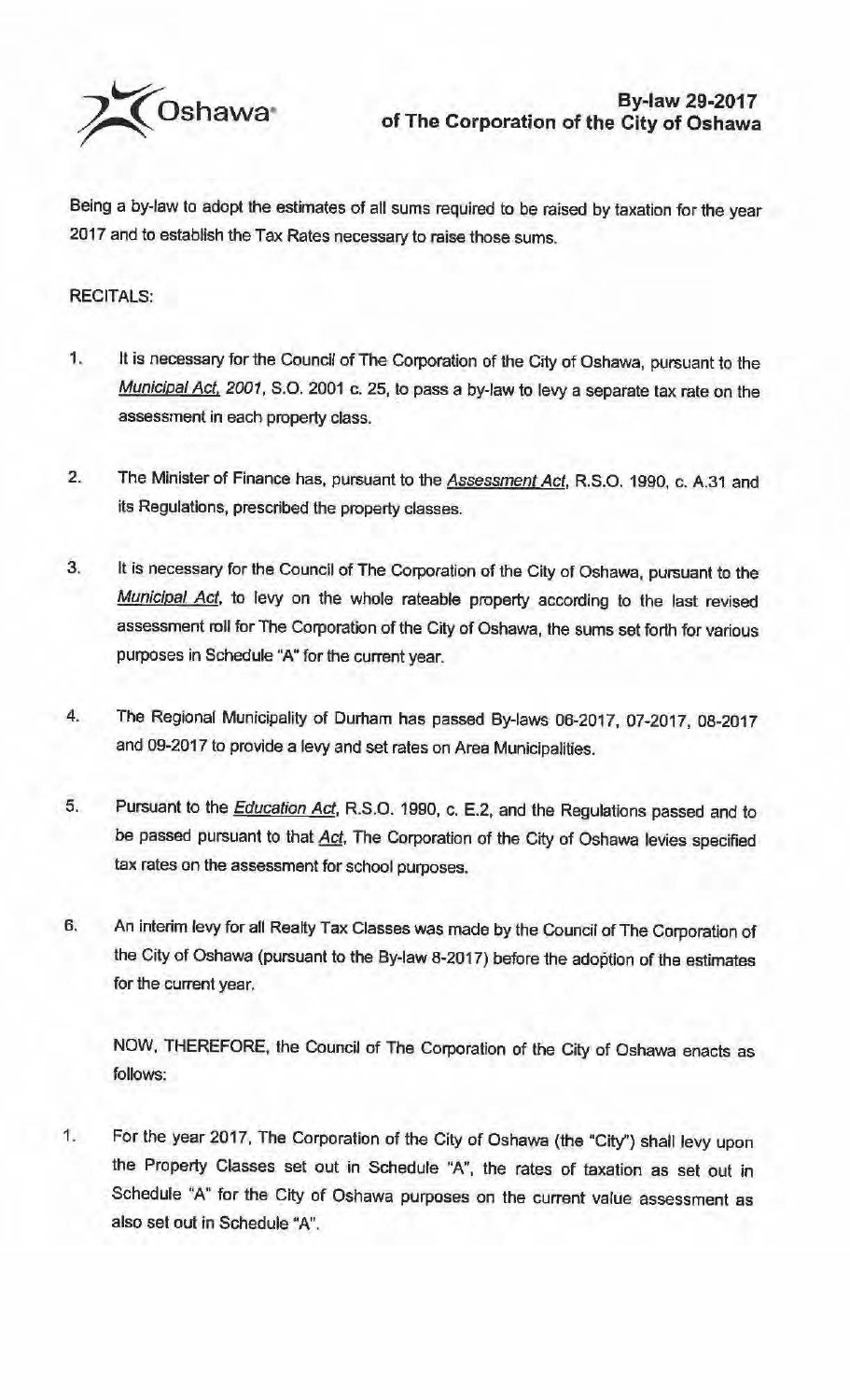- 2. The City shall also levy upon the Property Classes set out in Schedule "B" the rates of taxation prescribed by The Regional Municipality of Durham for its purposes, and the rates of taxation prescribed by the Province of Ontario for educational purposes.
- 3. The levy provided for in this By-law shall be reduced by the amount of the interim levy for 2017.
- 4. The payments and collection of taxes levied under this By-law against properties in the Uncapped Tax Classes shall be governed by By-law Number 89-73, as amended, except that for the year 2017, the 3rd installment referred to in Section 2(2) of By-law Number 89-73, as amended, shall be due and payable on June 30th, 2017 and the 4th installment shall be due and payable on September 29th, 2017. For the purposes of this section, properties in the "Uncapped Tax Classes" are the properties that are assessed in the Realty Tax Classes designated by the letters "F", "P", "R" and "T" in the column headed "Realty Tax Class" on the attached Schedule "A".
- 5. The payment and collection of taxes levied against properties in the Capped Tax Classes shall be governed by By-law Number 89-73, as amended, except that for the year 2017, the 3rd installment referred to in Section 2(2) of By-law Number 89-73, as amended, shall be due and payable on July 28th, 2017 and the 4th installment shall be due and payable on September 28th, 2017. For the purposes of this section, properties in "Capped Tax Classes" are the properties that are assessed in the Realty Tax Classes designated by the letters "C", "D", "G", "J","K", "I", "L", "M", "N", "S", "X","Y", and "Z" in the column headed "Realty Tax Class" on the attached Schedule "A".
- 6. If any section or portion of this By-law or of Schedule "A" and/or Schedule **"8"** is found by a court of competent jurisdiction to be invalid, it is the intent of Council for the City that all remaining sections and portions of this By-law and of Schedule "A" and/or Schedule "B" continue in force and effect.
- 7. This By-law comes into force on the date of its final passing.

By-law passed this first day of May, 2017.

*City* Clerk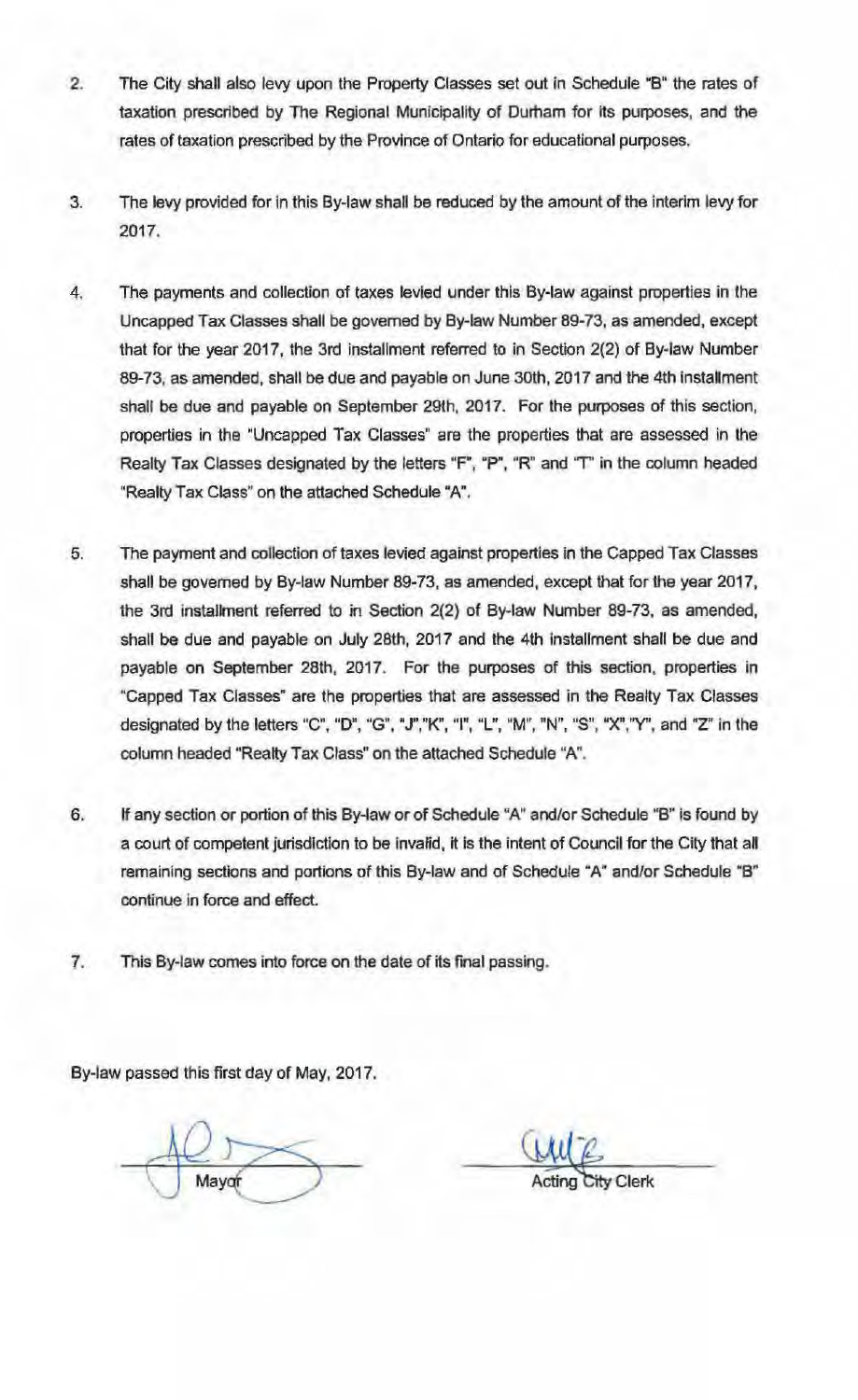## Schedule "A" to City of Oshawa 29- 2017 Final Billing Tax By-law

|                                           | <b>Realty</b> | <b>Realty</b>           |                   | 2017<br>City of | 2017<br>City of |
|-------------------------------------------|---------------|-------------------------|-------------------|-----------------|-----------------|
| <b>Property Class</b>                     | Tax           | Tax                     | <b>Assessment</b> | Oshawa          | Oshawa          |
|                                           | Class         | Qualifier               | $($ \$)           | <b>Tax Rate</b> | Tax Levy (\$)   |
| Residential/farm - Occupied               | R             | Ŧ                       | 14,242,636,476    | 0.653133%       | 93,023,329      |
| Residential/farm Payment-in Lieu (P.I.L.) | $\mathsf{R}$  | G                       | 8,003,000         | 0.653133%       | 52,270          |
| Multi-residential - Occupied              | M             | Т                       | 965, 167, 286     | 1.219072%       | 11,766,088      |
| New Multi-residential - Occupied          | N             | τ                       | 0                 | 0.653133%       | O               |
| Commercial - Occupied                     | $\mathbf C$   | т                       | 1,025,315,035     | 0.947043%       | 9,710,170       |
| Commercial - Occupied                     | C             | M                       | 275,600           | 0.947043%       | 2,610           |
| Commercial P.I.L.                         | $\mathbf C$   | F                       | 26,087,378        | 0.947043%       | 247,059         |
| Commercial P.I.L.                         | $\mathbf C$   | G                       | 34,847,925        | 0.947043%       | 330,025         |
| Commercial P.I.L.                         | $\mathbf C$   | H                       | 2,109,500         | 0.947043%       | 19,978          |
| Commercial - Vacant/Excess Land           | $\mathbf C$   | υ                       | 22,785,810        | 0.662930%       | 151,054         |
| Commercial - Vacant Land                  | C             | X.                      | 32,361,231        | 0.662930%       | 214,532         |
| Commercial - Vacant Land P.I.L.           | C             | Z                       | 647,500           | 0.662930%       | 4,292           |
| Shopping Centre - Occupied                | $\mathbf S$   | $\overline{\mathsf{T}}$ | 737, 375, 974     | 0.947043%       | 6,983,264       |
| Shopping Centre - Vacant/Excess Land      | S             | U                       | 600,075           | 0.662930%       | 3,978           |
| Office Building P.I.L.                    | D             | G                       | 28,103,900        | 0.947043%       | 266,156         |
| <b>Office Building - Occupied</b>         | D             | Τ                       | 85,504,207        | 0.947043%       | 809,761         |
| Parking Lots P.I.L.                       | G             | F                       | 11,737,475        | 0.947043%       | 111,159         |
| Parking Lots - Occupied                   | G             |                         | 7,659,300         | 0.947043%       | 72,537          |
| Industrial - Occupied                     |               |                         | 87,634,573        | 1.475949%       | 1,293,442       |
| Industrial - Farmland 1                   |               |                         | 2,437,650         | 0.489850%       | 11,941          |
| Industrial - Vacant Units                 |               | U                       | 2,254,325         | 0.959367%       | 21,627          |
| Industrial - Vacant Land                  |               | X                       | 27,643,550        | 0.959367%       | 265,203         |

Page 1 of 2

**2017**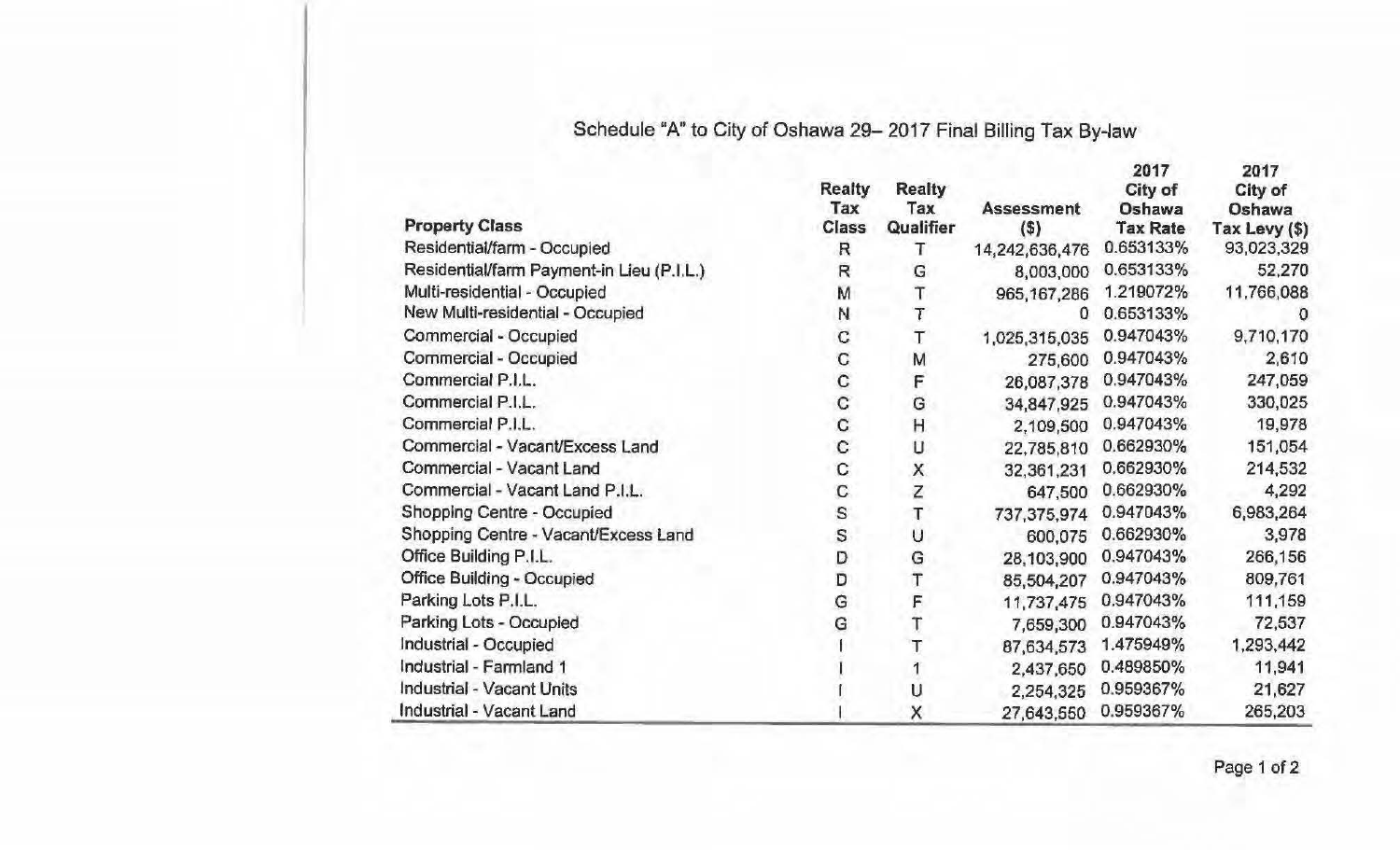| <b>Property Class</b>                            | <b>Realty</b><br>Tax<br><b>Class</b> | <b>Realty</b><br>Tax<br>Qualifier | <b>Assessment</b><br>$($ \$) | 2017<br>City of<br>Oshawa<br><b>Tax Rate</b> | 2017<br>City of<br>Oshawa<br>Tax Levy (\$) |
|--------------------------------------------------|--------------------------------------|-----------------------------------|------------------------------|----------------------------------------------|--------------------------------------------|
| Industrial - Vacant Land P.I.L.                  |                                      | z                                 | 1,661,950                    | 0.959367%                                    | 15,944                                     |
| Industrial P.I.L.                                |                                      | Η                                 | 6,516,501                    | 1.475949%                                    | 96,180                                     |
| Industrial - Vacant Land P.I.L.                  |                                      | J                                 | 502,750                      | 0.959367%                                    | 4,823                                      |
| Industrial - Vacant Unit/Excess Land P.I.L.      |                                      | К                                 | 528,751                      | 0.959367%                                    | 5,073                                      |
| Industrial New Construction - Occupied           |                                      | Т                                 | 2,708,663                    | 1.475949%                                    | 39,978                                     |
| Large Industrial New Construction-Occupied       | κ                                    | Т                                 | 8,579,000                    | 1.475949%                                    | 126,622                                    |
| Large Industrial - Occupied                      |                                      | T                                 | 219, 142, 460                | 1.475949%                                    | 3,234,432                                  |
| Large Industrial - Vacant Land                   |                                      | U                                 | 3,099,975                    | 0.959367%                                    | 29,740                                     |
| Pipelines                                        | P                                    | Т                                 | 36,066,250                   | 0.802961%                                    | 289,598                                    |
| Farmlands                                        | F                                    | T                                 | 81,631,950                   | 0.130627%                                    | 106,633                                    |
| <b>Managed Forests</b>                           | Т                                    | Τ                                 | 2,433,500                    | 0.163283%                                    | 3,973                                      |
| Commercial New Construction - Occupied           | Χ                                    | T                                 | 155,514,161                  | 0.947043%                                    | 1,472,785                                  |
| Commercial New Construction - Vacant/Excess      | X                                    | U                                 | 4,113,378                    | 0.662930%                                    | 27,269                                     |
| Office Building New Construction - Occupied      | Υ                                    | Τ                                 | 2,349,258                    | 0.947043%                                    | 22,248                                     |
| Shopping Centre New Construction - Occupied      | Z                                    | T                                 | 126,694,733                  | 0.947043%                                    | 1,199,853                                  |
| Shopping Centre New Construction - Vacant/Excess | Z                                    | υ                                 | 2,326,720                    | 0.662930%                                    | 15,425                                     |
| Provincial - Commercial                          | C                                    | P                                 | 1,024,010                    | 0.947043%                                    | 9,698                                      |
| Provincial - Office Building                     | D                                    | P                                 | 257,390                      | 0.947043%                                    | 2,438                                      |
| Provincial - Parking Lots                        | G                                    | P                                 | 503,750                      | 0.947043%                                    | 4,771                                      |
| Provincial - Residential                         | $\mathsf R$                          | P                                 | 6,153,250                    | 0.653133%                                    | 40,189                                     |
| Exempt                                           | E                                    |                                   | 1,349,010,804                | 0.000000%                                    |                                            |
| <b>Total Taxable Assessment</b>                  |                                      |                                   | 19,362,006,974               |                                              | 132, 108, 147                              |
| Other (Business Education Tax)                   |                                      |                                   |                              |                                              | 544,829                                    |
| <b>Total Tax Revenue</b>                         |                                      |                                   |                              |                                              | 132,652,976                                |
|                                                  |                                      |                                   |                              |                                              |                                            |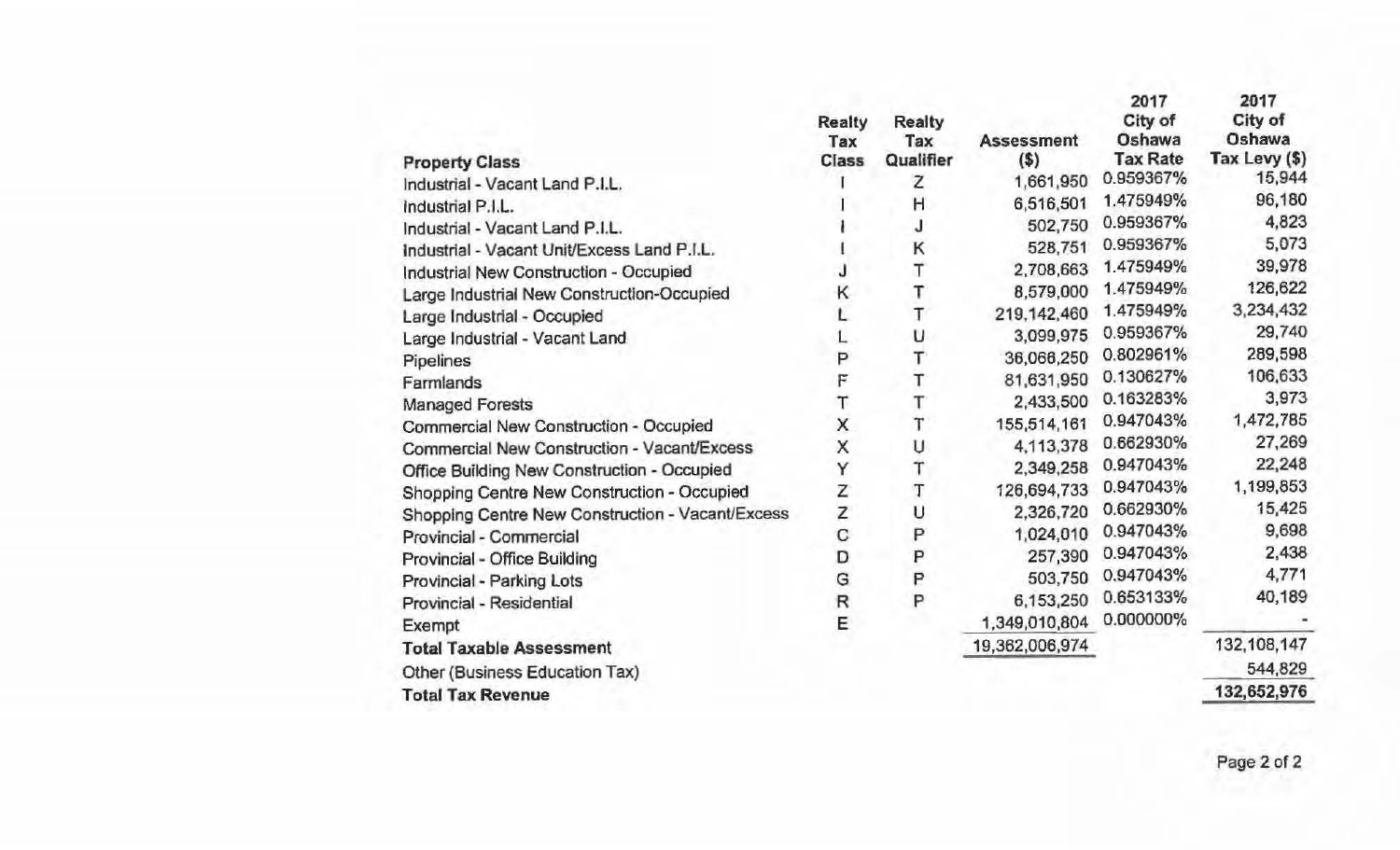## Schedule "B" to City of Oshawa 29- 2017 Final Billing Tax By-law

| <b>Property Class</b>                     | <b>Realty</b><br>Tax<br><b>Class</b> | Realty<br>Tax<br>Qualifier | <b>Assessment</b><br>$($)$ | 2017<br><b>Region of</b><br>Durham<br>Oshawa<br><b>Tax Rates</b> | 2017<br><b>Education</b><br>Tax<br><b>Rates</b> |
|-------------------------------------------|--------------------------------------|----------------------------|----------------------------|------------------------------------------------------------------|-------------------------------------------------|
| Residential/farm - Occupied               | R                                    | т                          | 14,242,636,476             | 0.652544%                                                        | 0.179000%                                       |
| Residential/farm Payment-in Lieu (P.I.L.) | R                                    | G                          | 8,003,000                  | 0.652544%                                                        | 0.000000%                                       |
| Multi-residential - Occupied              | M                                    | Т                          | 965, 167, 286              | 1.217974%<br>per                                                 | 0.179000%                                       |
| New Multi-residential - Occupied          | N                                    | T                          | 0                          | amended<br>Regional<br>By-law                                    | 0.179000%                                       |
| Commercial - Occupied                     | С                                    | Τ                          | 1,025,315,035              | 0.946188%                                                        | 1.114154%                                       |
| Commercial - Occupied                     | C                                    | M                          | 275,600                    | 0.946188%                                                        | 0.000000%                                       |
| Commercial P.I.L.                         | С                                    | F                          | 26,087,378                 | 0.946188%                                                        | 1.114154%                                       |
| Commercial P.I.L.                         | $\mathbf{C}$                         | G                          | 34,847,925                 | 0.946188%                                                        | 0.000000%                                       |
| Commercial P.I.L.                         | C                                    | Η                          | 2,109,500                  | 0.946188%                                                        | 1.114154%                                       |
| Commercial - Vacant/Excess Land           | C                                    | U                          | 22,785,810                 | 0.662332%                                                        | 0.779908%                                       |
| Commercial - Vacant Land                  | C                                    |                            | 32,361,231                 | 0.662332%                                                        | 0.779908%                                       |
| Commercial - Vacant Land P.I.L.           | C                                    | X<br>Z                     | 647,500                    | 0.662332%                                                        | 0.000000%                                       |
| Shopping Centre - Occupied                | ເດ<br>ຣ                              | T                          | 737,375,974                | 0.946188%                                                        | 1.114154%                                       |
| Shopping Centre - Vacant/Excess Land      |                                      | U                          | 600,075                    | 0.662332%                                                        | 0.779908%                                       |
| Office Building P.I.L.                    | D                                    | G                          | 28,103,900                 | 0.946188%                                                        | 0.000000%                                       |
| <b>Office Building - Occupied</b>         | D                                    | T                          | 85,504,207                 | 0.946188%                                                        | 1.114154%                                       |
| Parking Lots P.I.L.                       | G                                    | F                          | 11,737,475                 | 0.946188%                                                        | 1.114154%                                       |
| Parking Lots - Occupied                   | G                                    | T                          | 7,659,300                  | 0.946188%                                                        | 1.114154%                                       |
| Industrial - Occupied                     |                                      | T                          | 87,634,573                 | 1.474619%                                                        | 1.390000%                                       |
| Industrial - Farmland 1                   |                                      | 1                          | 2,437,650                  | 0.489408%                                                        | 0.134250%                                       |

Page 1 of 2